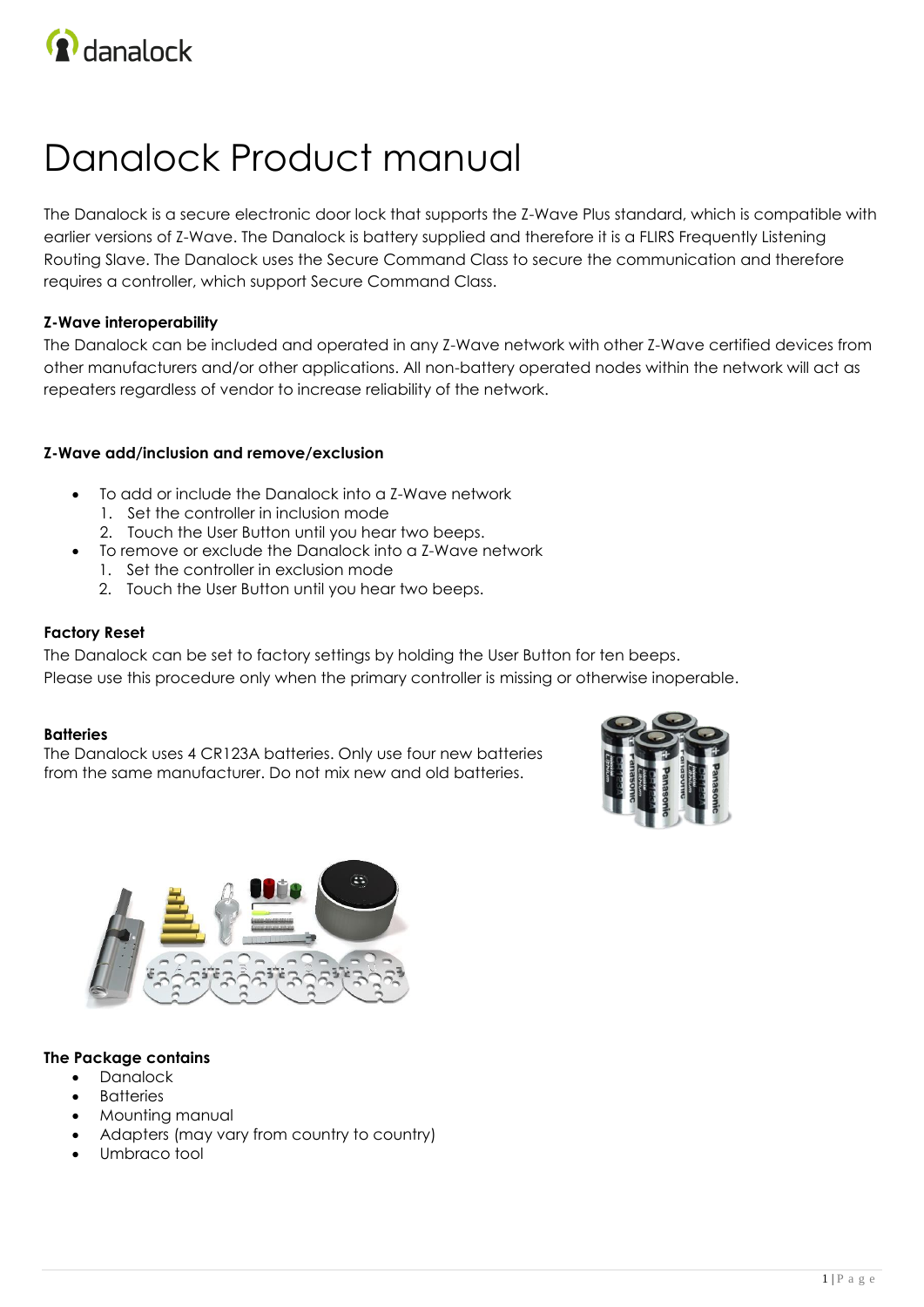

# **Supported Command Classes**

# **Application Status Command Class V1 (unsecure)**

The Danalock can send an application rejection if an error occurs.

# **Association CC V2 (secure)**

The Danalock supports:

- 1 Grouping identifier
- 1 Device in each grouping

Group 1 is Lifeline. All unsolicited reports are sent to the node in Lifeline. The Danalock can send the following commands through Lifeline:

- **Battery alarm**
- **Device Reset Locally report**
- Notification report, Door lock operation report or no response to a door operation.

# **Association Group Information CC V1 (secure)**

| Configuration<br>byte $#12$ | Group# | <b>Profiles</b><br>2 bytes          | Command Class & Command (list)<br>N bytes                                                                                     | Group Name(UTF-8) |
|-----------------------------|--------|-------------------------------------|-------------------------------------------------------------------------------------------------------------------------------|-------------------|
| 0                           |        | General:Lifeline                    | Association Group Command List Report,<br>Battery report,<br>Device Reset Locally notification,<br>Door lock operation report | Lifeline          |
|                             |        | General:Lifeline                    | Association Group Command List Report,<br>Battery report,<br>Device Reset Locally notification,<br>Notification report        | Lifeline          |
| 2                           |        | General: Lifeline   Battery report, | Association Group Command List Report,<br>Device Reset Locally notification                                                   | Lifeline          |

Configuration byte #12 is default 0. If Notification CC is enabled by the controller Configuration byte #12 is automatically changed to 1.

# **Battery CC V1 (secure & unsecure)**

The Battery Get request can be used to get the status of the battery. If configuration byte 7 Battery Type is set to mains power the battery reports always 100%. When a low battery level is detected a low battery warning will be sent through Lifeline.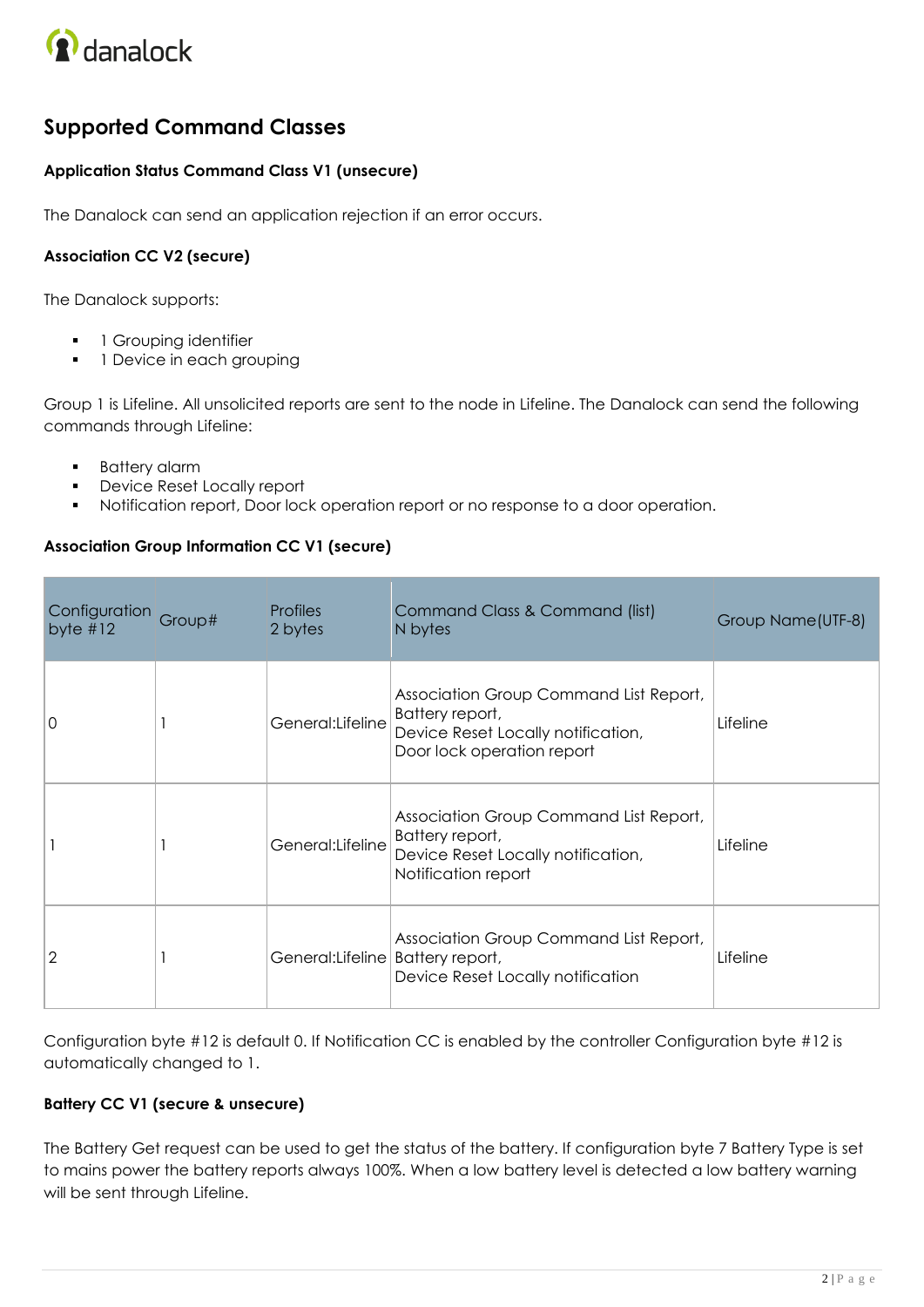

# **Configuration CC V1 (secure)**

| <b>Z-Wave</b><br>no. | parameter Parameter Name                     | Parameter Default Values<br><b>Size</b> | value               |           | <b>Description</b>                                                                                                                                                                                                                                                                         |
|----------------------|----------------------------------------------|-----------------------------------------|---------------------|-----------|--------------------------------------------------------------------------------------------------------------------------------------------------------------------------------------------------------------------------------------------------------------------------------------------|
| $\mathbf{1}$         | Direction                                    | 1 Byte                                  | $\mathsf{O}\xspace$ | $0 - 1$   | This value is ignored if there is a rotation sensor. $0 =$<br>The motor goes clockwise when latched $1 =$ The<br>motor goes counterclockwise when latched.                                                                                                                                 |
| 2                    | Speed (Torque)                               | 1 Byte                                  | $\overline{4}$      | $1 - 5$   | $1 =$ Slowest 2 = Slow 3 = Normal 4 = Fast 5 = Fastest                                                                                                                                                                                                                                     |
| 3                    | Mode                                         | 1 Byte                                  | 1                   | $0 - 2$   | DEPRECATED. 0 = Stepper motor mode wave<br>drive (power saving) $1 =$ Stepper motor mode full<br>$drive$ (Normal) $2 =$ Relay mode                                                                                                                                                         |
| 4                    | Turn degrees                                 | 1 Byte                                  | 9                   | $1 - 100$ | This value is ignored if there is a rotation sensor.<br>Factor 10 turn degrees ( $1 = 10$ degrees, $9 = 90$<br>degrees etc.)                                                                                                                                                               |
| 5                    | Auto Latch time                              | 1 Byte                                  | $\mathsf{O}\xspace$ | $0 - 60$  | How many seconds from the lock has been<br>unlatched to it automatically should close again. If<br>0 then it is disabled.                                                                                                                                                                  |
| 6                    | Sound                                        | 1 Byte                                  | 1                   | $0 - 1$   | Disable or enable the beep sound from latch or<br>unlatch operations $(0 = Distance, 1 = Enable.)$                                                                                                                                                                                         |
| 7                    | <b>Battery Type</b>                          | 1 Byte                                  | 1                   | $0-1$     | Set the type of battery that powers the device. This<br>affects the returned battery state. $0 = 3.6$ Volt<br>battery, $1 = 3.0$ Volt battery.                                                                                                                                             |
| 8                    | <b>Battery alarm</b><br>value                | 1 Byte                                  | 30                  | $0 - 100$ | When the battery level is below this value, the<br>device will notify user with a beep sound after latch<br>or unlatch.                                                                                                                                                                    |
| 9                    | Turn&Go                                      | 1 Byte                                  | $\mathsf{O}\xspace$ | $0-1$     | $0 =$ Turn&Go off, $1 =$ Turn&Go on. Used if the lock is<br>using a optional rotation sensor. Latch&Go on will<br>turn automatically when manual turn is detected.                                                                                                                         |
| 10                   | <b>Brake&amp;GoBack</b>                      | 1 Byte                                  | $\mathsf{O}\xspace$ | $0 - 15$  | 0 = Disabled. 1-15 Seconds to brake. When used<br>the lock will brake for x amount of seconds and<br>then turn 75 degrees back. Made for special doors<br>without door lever. (Only when unlatching).                                                                                      |
| 11                   | Async                                        | 1 Byte                                  | $\mathsf{O}$        | $0 - 1$   | $0 =$ Async off, $1 =$ Async on. Used if the lock is using<br>an optional rotation sensor. When async is enabled<br>the lock will auto calibrate if already unlatched<br>and asked to Unlatch again (used for special door<br>locks where the key turn is asynced from the inside<br>nob.) |
| 12                   | Door lock<br>operation report 1 Byte<br>type |                                         | $\mathbf 0$         | $0 - 2$   | DEPRECATED. 0 = Simple supported by all<br>controllers that support door locks. 1 = Advanced,<br>more specific reports through notification<br>Command Class. 2 = No Door lock operation<br>reports are sent unsolicited. Should not be used.<br>Use Notification CC enable instead.       |

# **Device Reset Locally CC V1 (unsecure)**

When the Z-Wave module is reset it sends a report to tell the controller it has been reset. The lock is reset by holding the user button for 10 beeps. Please use this procedure only when the primary controller is missing or otherwise inoperable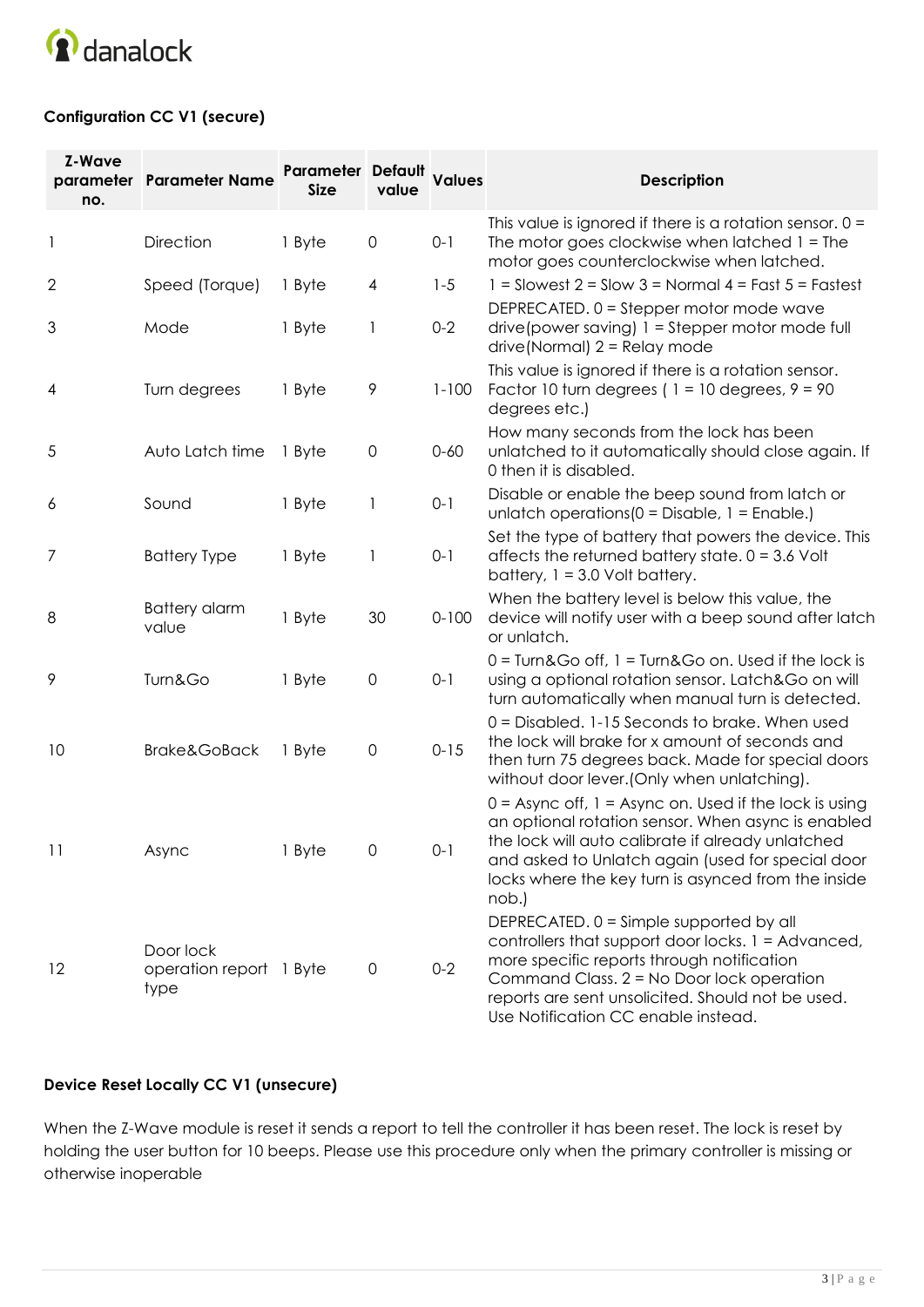

# **Door Lock CC V2 (secure)**

Door Lock Operation is used to lock and unlock the Danalock. See table to see how the Door Lock Mode paramater affects the lock.

## **Door Lock Operation** Paramater

|                     | Secured Unsecured |
|---------------------|-------------------|
| Door Lock Mode OxFF | $0x00-0xEF$       |

In a Door Lock Operation Report the Danalock will report:

#### **Door Lock Operation Report**

|                             | Unlocked locked |      |
|-----------------------------|-----------------|------|
| Door Lock Mode              | 0x00            | 0xFF |
| Handles                     | 0x11            | 0x11 |
| Door Condition              | 0x02            | 0x05 |
| Lock Timeout Minutes   OxFE |                 | 0xFE |
| Lock Timeout Seconds OxFE   |                 | 0xFF |

The Danalock does not use the Door Lock Configuration to adjust settings, the configuration bytes are used instead. The Danalock ignores Door Lock Configuration Set frames and response a Door Lock Configuration Get with: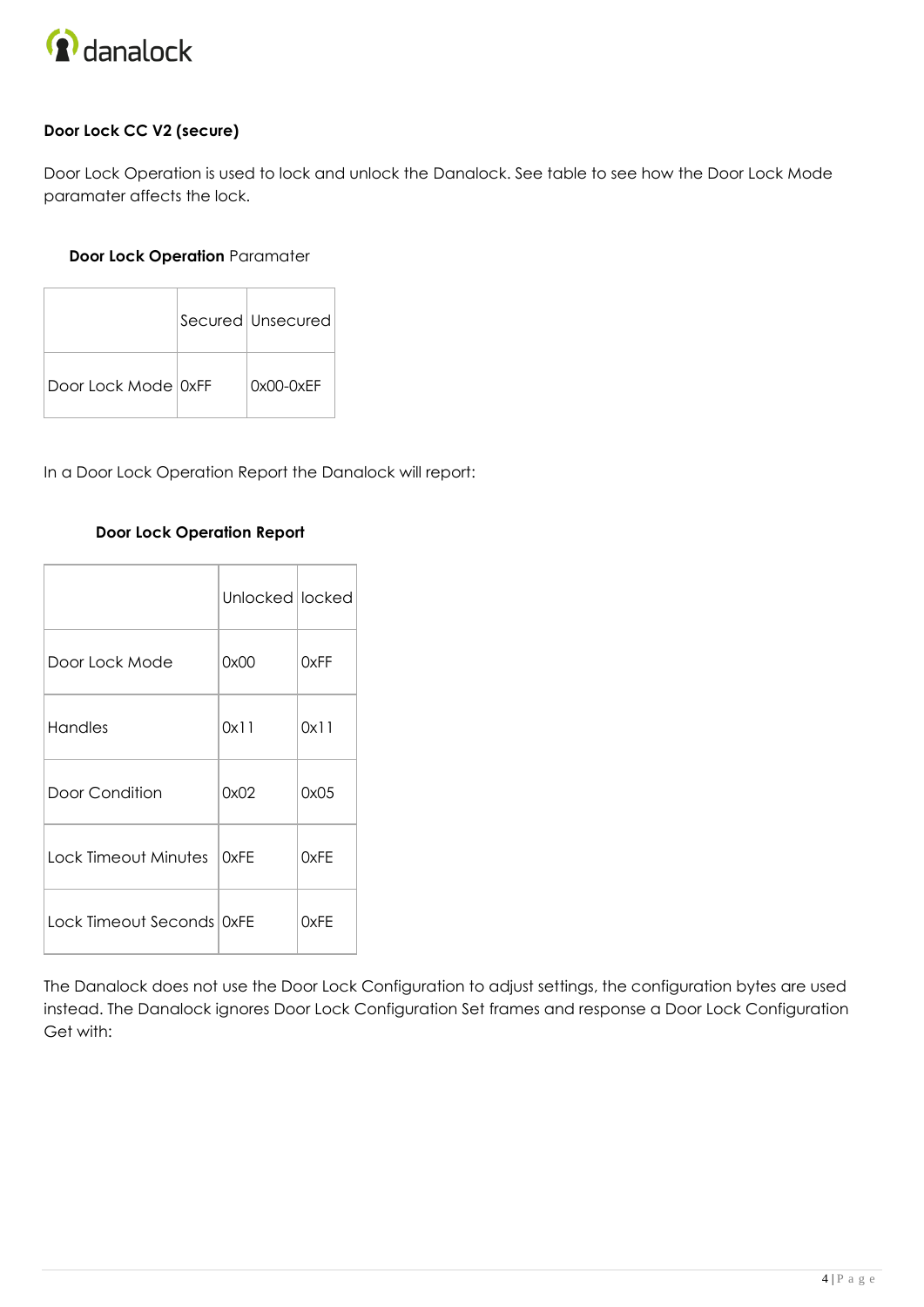

# **Door Lock Configuration Report**

| Parameter            | Value                        |
|----------------------|------------------------------|
| Operation Type       | Constant operation(0x01)     |
| Handles              | Handle 1 enabled (0x11)      |
| Lock Timeout Minutes | Timeout not supported (0xFE) |
| Lock Timeout Seconds | Timeout not supported(0xFE)  |

#### **Firmware Update Meta Data CC V2 (secure)**

The Danalock supports firmware update of the Z-Wave module over the air.

# **Manufacture Specific CC V2 (secure & unsecure)**

#### **Manufacturer ID**

Poly-control 0x010E Assign by Sigma

#### **Product Type ID**

8 Danalock

# **Product ID**

#### 2 Danalock Circle

Device specific report command supports serial number in binary format. The serial number is the mac address of the Bluetooth Smart module.

## **Notification CC V3 (secure)**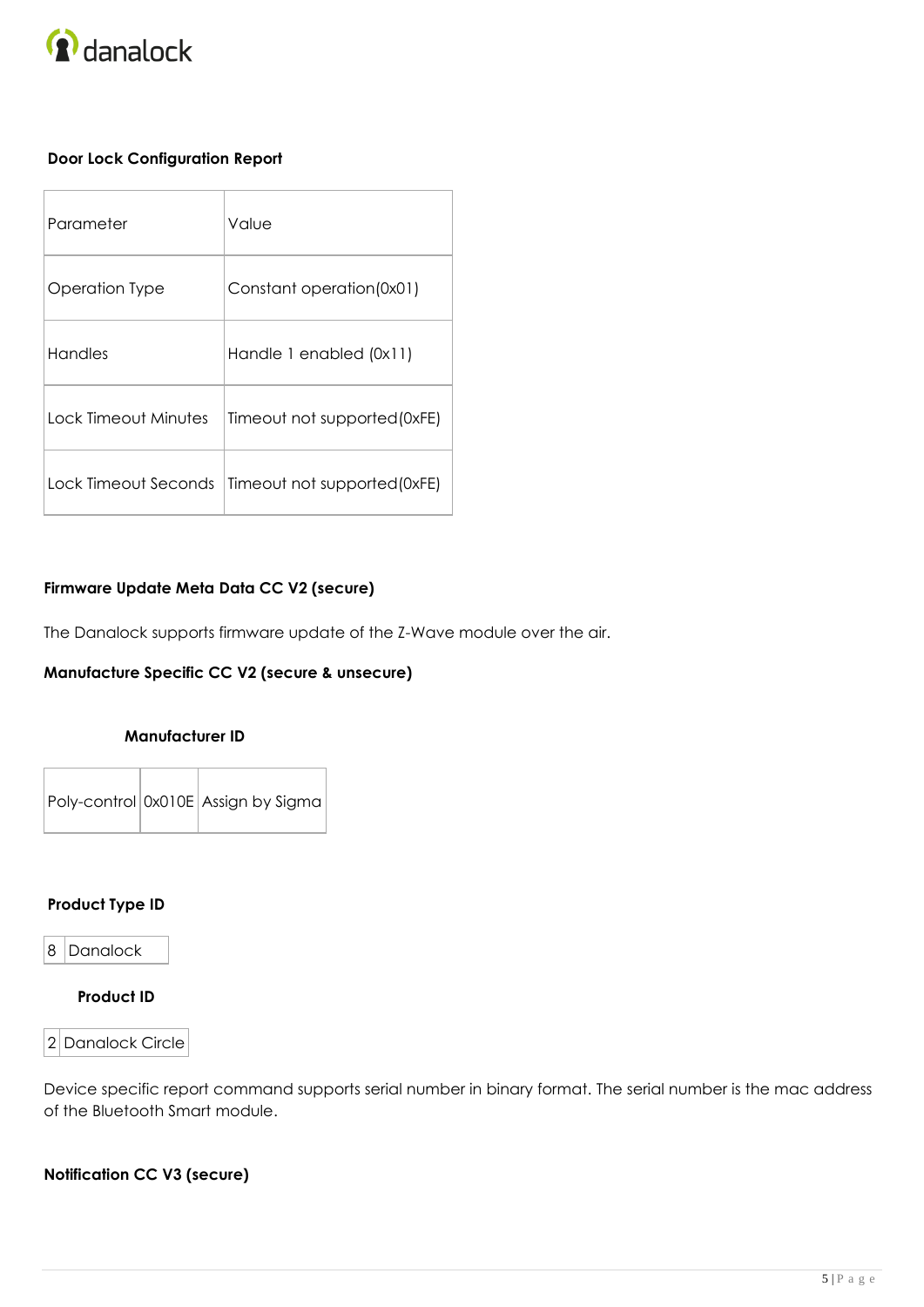

The Notification CC is implemented as a push only, which means only pushes notification to the controller. Sequence number is not supported. If Notification for Access Control (0x06) is activated Notification CC is sent instead of Door Lock Operation Report.

| <b>Supported notifications</b>  |                                              |                                                                                        |  |  |
|---------------------------------|----------------------------------------------|----------------------------------------------------------------------------------------|--|--|
| <b>Notification Type</b>        | Event                                        | Comments                                                                               |  |  |
| <b>Access Control</b><br>(0x06) | Manual Lock Operation<br>(0x01)              | User Touch button used to lock the door.                                               |  |  |
|                                 | Manual Unlock Operation<br>(0x02)            | User Touch button used to unlock the door.                                             |  |  |
|                                 | RF Lock Operation (0x03)                     | Ekey system or keypad lock without PIN code                                            |  |  |
|                                 | RF Unlock Operation (0x04)                   | Ekey system                                                                            |  |  |
|                                 | Keypad Lock<br>Operation(0x05)               | Locked by keypad with a PIN code. PIN<br>number is sent as Event parameter.            |  |  |
|                                 | Keypad Unlock<br>Operation(0x06)             | Unlocked by keypad with a PIN code. PIN<br>number is sent as Event parameter.          |  |  |
|                                 | Auto Lock Locked<br>Operation(0x09)          | The Auto Latch time has locked the door.<br>Not used. Auto locks sends (0x01) instead. |  |  |
|                                 | Lock Jammed (0x0B)                           | The lock/unlock operation could not be<br>completed.                                   |  |  |
|                                 | Keypad Temporary Disabled<br>(0x10)          | The lock is in timeout mode.                                                           |  |  |
|                                 | Unlock by RF with invalid user<br>code(0x14) | Invalid user code has been used on the<br>keypad.                                      |  |  |

# **Power Level CC V1 (secure & unsecure)**

Can be used under inclusion to test signal strength from the controller and to the device.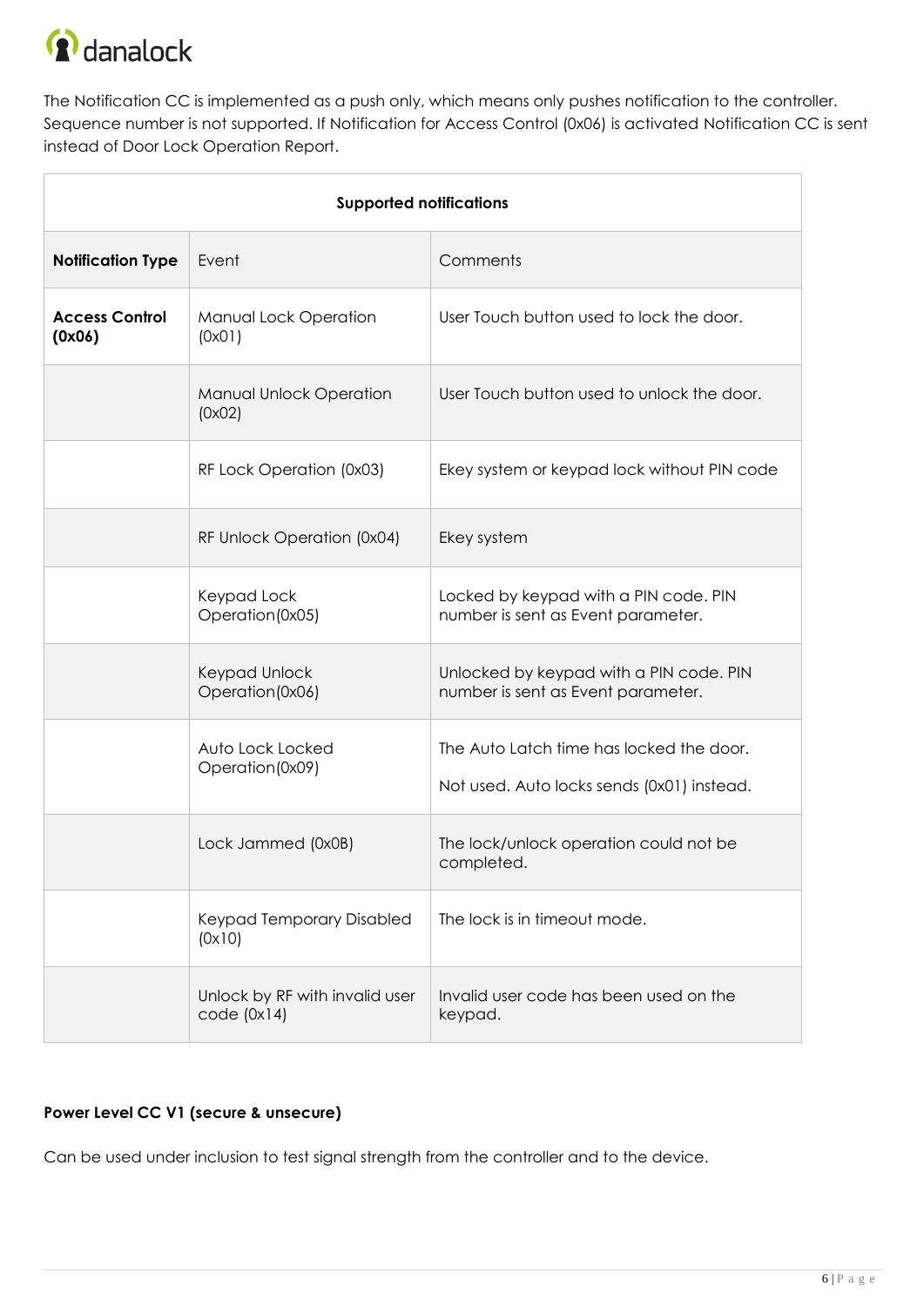

# **Schedule CC V1 (secure)**

The Danalock supports schedule of user codes. This is used to time limit user codes, so the Danalock automatically activates and deactivates the user code independent of the controller.

The Danalock supports 20 schedules. It supports only User Code set. It does not support "Support Enable/Disable", "Fallback support" or "Override Support" as they make no sense for a lock.

When a scheduling ends the corresponding user code gets deactivated. A User Code can only be in one schedule at the time.

The Danalock supports all types of start time support.

- Start now
- **Start Hour and Minute**
- Calendar time
- Weekdays

A schedule Set will override if the User Code is already set. A User Code Set will override if a schedule uses the slot.

#### **Schedule Entry Lock CC V1 (secure)**

This command class is deprecated by Sigma and is only available as legacy support of older controller which does not support the newer recommended Schedule CC which is the successor for the Schedule Entry Lock CC.

The Schedule Entry Lock CC makes it possible to time restrict the User Codes. With week day restriction it is possible to make a code active in a period for example from 10 to 14 every Wednesday. The start and end time of day and the weekday can be chosen. The year day restriction makes the User Code active after a start time and inactive after an end time.

Each of the 20 User PINs has:

- One weekday slot
- One year day slot

Only one type of slot can be used per User Code.

If a schedule lock is deleted, then the corresponding user code will be active. The Schedule Entry Lock uses local time which must be set otherwise an Application rejection is sent. The correspondent User Code has to be set before Schedule Entry Lock otherwise an Application rejection is sent.

In order for the Danalock to support both the Schedule CC and the Schedule Entry Lock CC some restrictions apply to the Entry Schedule Lock CC. When setting date time spans bigger than 65535 minutes (~45 Days) the start minute and end minute MUST be 0. When setting date time spans bigger than 65535 hours(~7,5Years) the start and end hour and minute MUST be 0. If these constrictions are not meet an Application Rejection is sent.

#### **Security CC V1 (secure & unsecure)**

See Z-Wave documentation.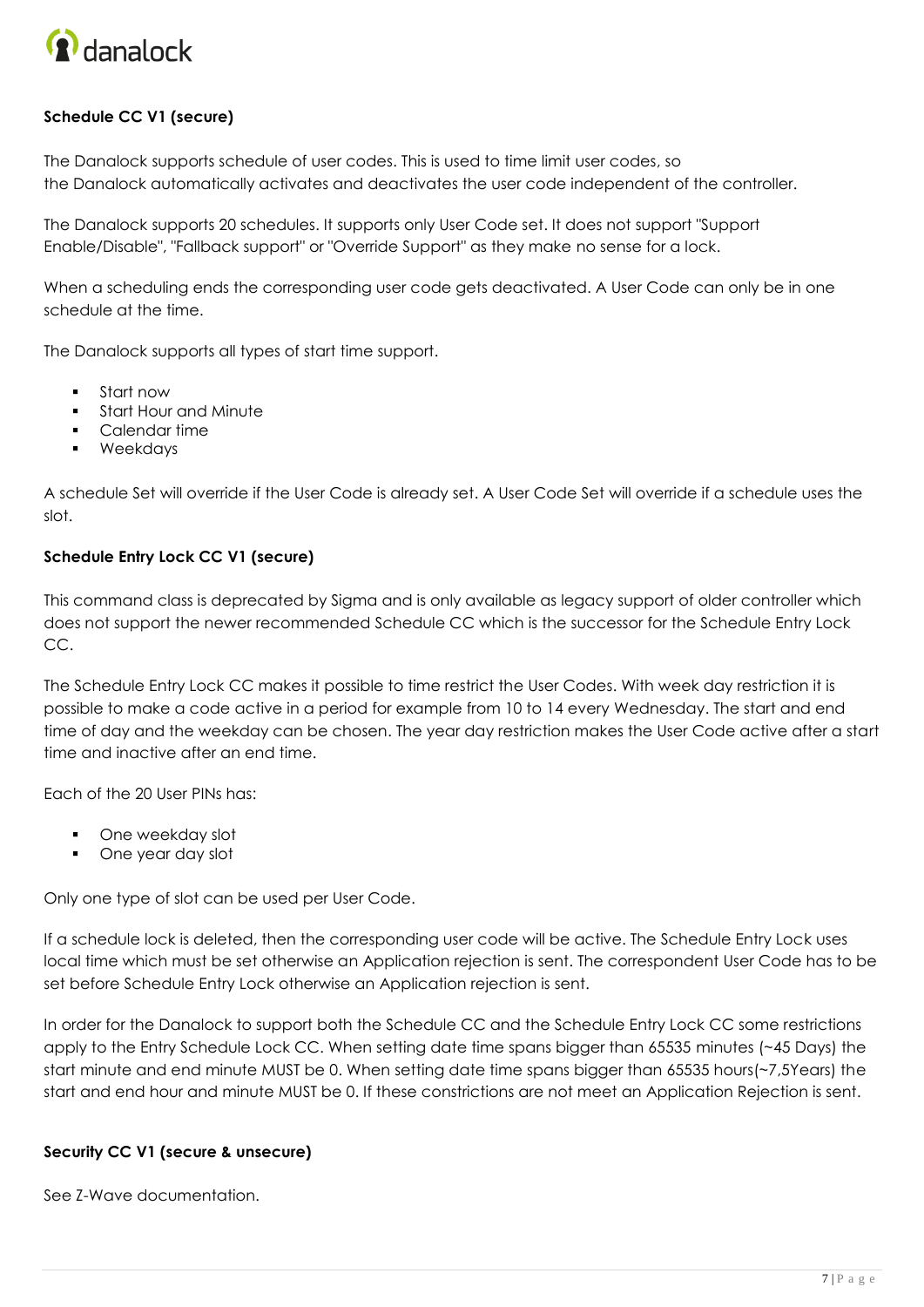

# **Time CC V2 (secure)**

Local time is used to when validating the time fenced User Codes. In order to use Time Offset Set and Get the UTC, time must be set by using the Time Parameters Set command. If the UTC time is not set, an application rejection is sent. It is recommended that the controller sends a Time Parameter Set and a Time Offset Set to the Danalock to set the time in the Danalock.

#### **Time parameters CC V1 (secure)**

The Time Parameters CC is used to set the UTC time in lock. It is recommended that the controller sends a Time Parameter Set and a Time Offset Set to the Danalock to set the time in the Danalock.

#### **User Code CC V1 (secure)**

The Danalock supports 20 usercode with 4-10 digits.

A schedule Set will override if the User Code is already set. A User Code Set will override if a schedule uses the slot.

Version CC V2 (secure)

This Commmand Class is used to get information about which version of the different command classes the Danalock supports and the software version of the Danalock.

#### **Version Report**

| Z-Wave Library Type            | ZW_LIB_SLAVE_ENHANCED(0x03) ZW050x Enhanced 232 slave library |
|--------------------------------|---------------------------------------------------------------|
| Z-Wave Protocol Version        | 04                                                            |
| Z-Wave Protocol Sub Version 18 |                                                               |
| Developer's Kit Version        | 6.51.07                                                       |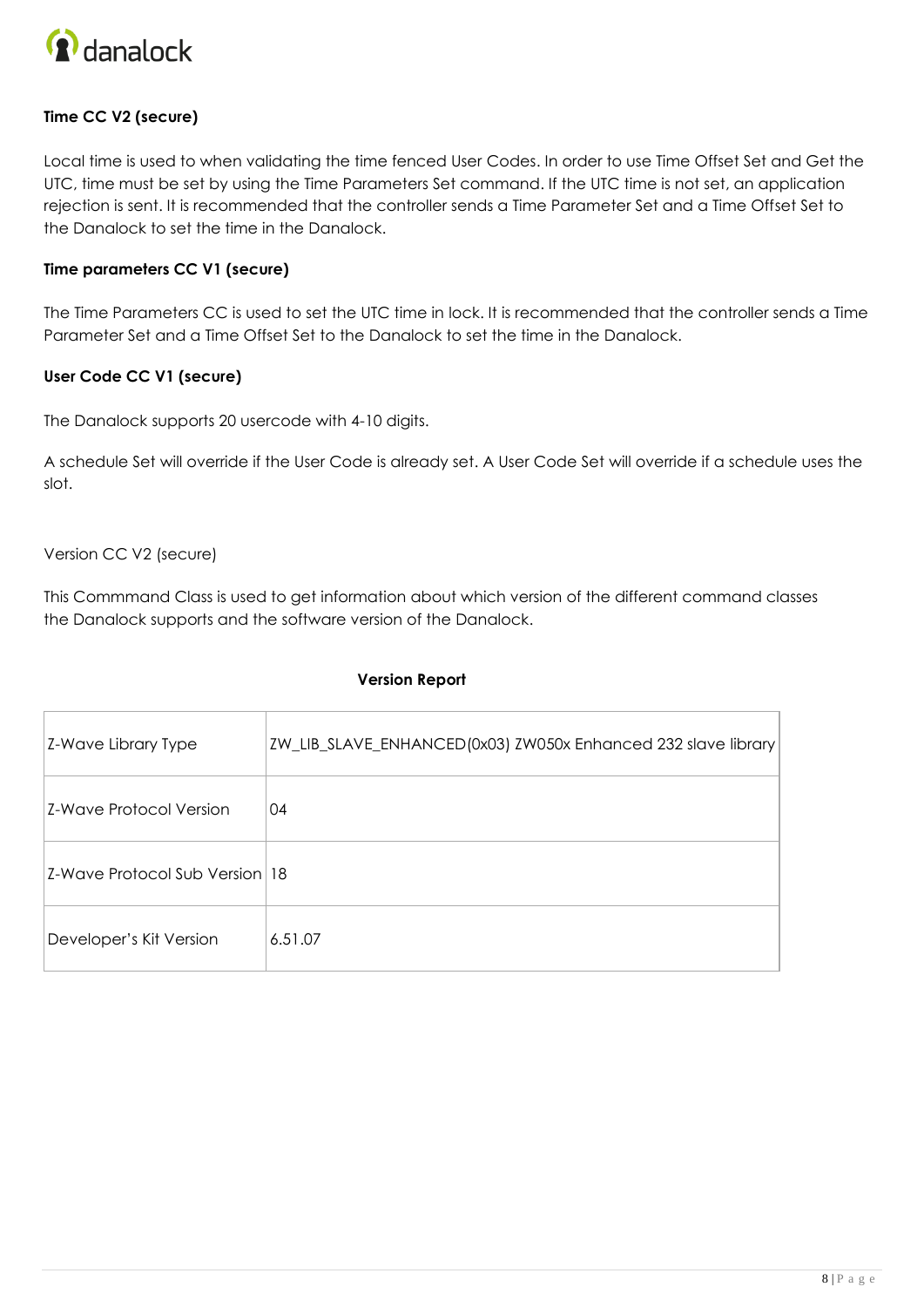

## **Firmware 0 version**

Version of the firmware on the Z-Wave module

|   |                | Version Subversion Comments |
|---|----------------|-----------------------------|
|   | 1              | First release               |
|   | $\overline{2}$ | Minor improvements          |
| 1 | 3              | Minor improvements          |
|   | 4              | Upgraded SDK to 6.51.07     |

#### **Firmware 1 version**

Version of the firmware on the MCU.

| Version Subversion Comments |                    |
|-----------------------------|--------------------|
| 6                           | First release      |
| 8                           | Minor improvements |
| 9                           | Minor improvements |

#### **Hardware version**

0x88 Danalock